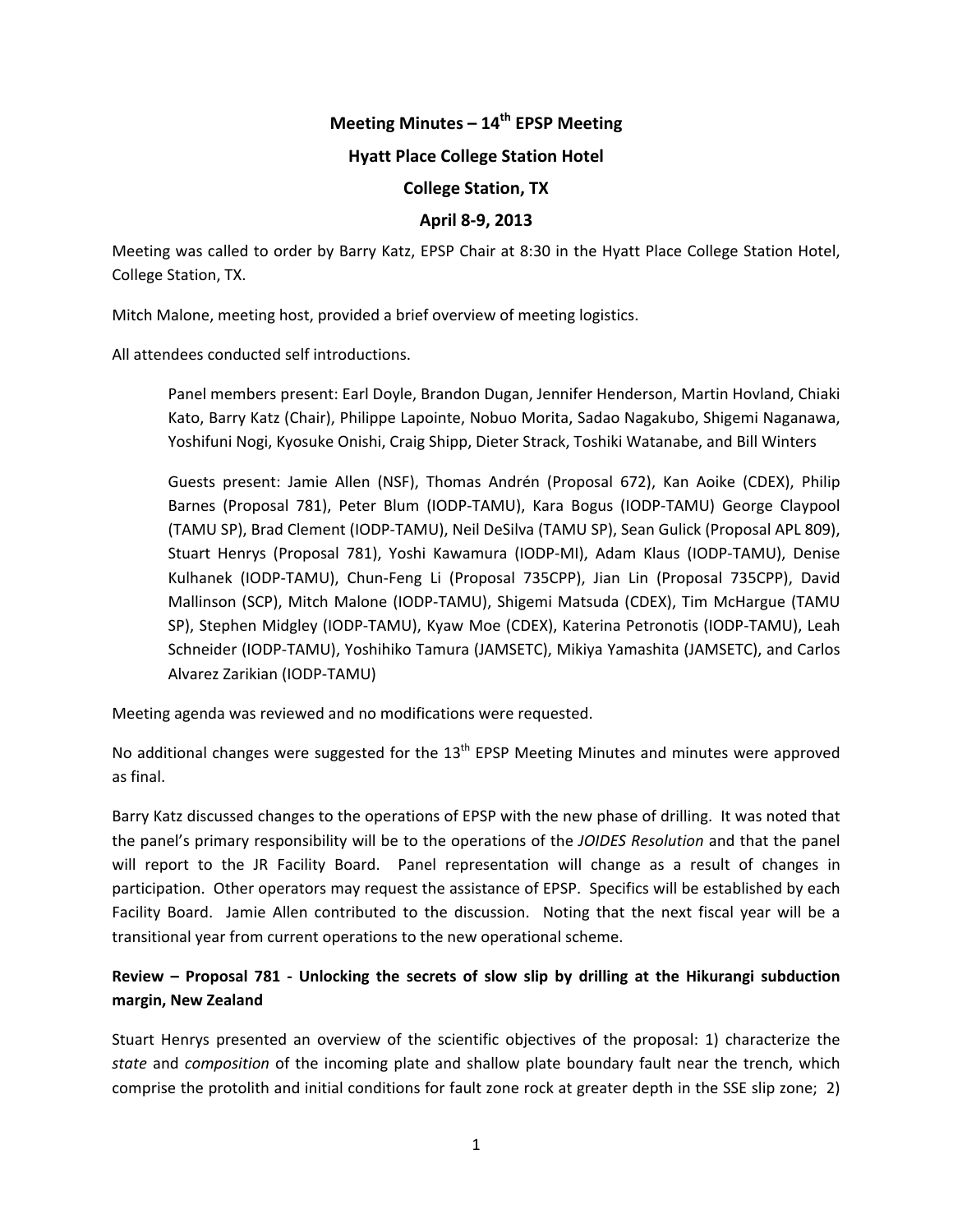Characterize material properties, thermal regime, and stress conditions in the upper plate above the SSE source region; and 3) install borehole observatory instruments at a subset of the drill sites to monitor a transect of holes above the SSE source, to measure temporal variations in deformation, fluid flow, and seismicity. This was followed by a site-by-site review.

| <b>Site</b>    | Latitude    | Longitude    | <b>Depth</b> | Recommendation                                                                                                                                                                                                                      |
|----------------|-------------|--------------|--------------|-------------------------------------------------------------------------------------------------------------------------------------------------------------------------------------------------------------------------------------|
| <b>HSM-01A</b> | 38°43.637'S | 178°36.854'E |              | Not approved. Panel was concerned with<br>the potential and magnitude of<br>overpressure. As proposed the panel felt<br>that LWD would be a requirement and<br>that the appropriate drilling protocol<br>would need to be outlined. |
| HSM-04A        | 38°51.299'S | 178°53.187'E |              | Not approved. Panel recommended the<br>development of alternate sites with a<br>simpler subsurface geology (i.e., away<br>from a complex fault network).                                                                            |
| <b>HSM-10A</b> | 38°52.658'S | 178°56.105'E |              | Not approved. Panel recommends the<br>repositioning of the site.                                                                                                                                                                    |
| <b>HSM-05A</b> | 38°58.164'S | 179°7.935'E  | 1400         | Approved.                                                                                                                                                                                                                           |
| HSM-06A        | 38°39.318'S | 178°27.720'E |              | Not approved. Panel requested a deeper<br>water site be considered. Current site<br>would require a shallow hazards<br>assessment and would require handling as<br>if overpressure was present.                                     |
| <b>HSB-07A</b> | 38°47.526'S | 178°45.120'E |              | Not approved. Site needs to be relocated<br>away from a bright spot.                                                                                                                                                                |
| <b>HSB-08A</b> | 39°1.32'S   | 179°14.76'E  | 400          | Approved.                                                                                                                                                                                                                           |
| HSM-09A        | 38°58.918'S | 178°27.72'E  |              | Not approved. Would require handling as<br>if overpressure was present.                                                                                                                                                             |

The panel raised the question as to what would happen to the science objectives if the depths were severely limited on a several sites.

### Review - APL 809 - A Holocene record of submarine landslides, seismic shaking, and climate change: Port Valdez, Alaska

The scientific background for the program was presented by Sean Gulick. Three goals were noted: 1) identify and date a Holocene-Late Pleistocene (?) record of submarine landslides and inter-slide deposits to determine failure times, evaluate synchroneity with terrestrial paleoseismic records, and evaluate the completeness of a marine paleoseismic record; 2) evaluate linkages between climate variation and both the timing and size of submarine landslides; and 3) constrain the rhelogical, geomechanical, and geometric characteristics of the landslide deposits to better understand the role of the landslides in generation of locally devastating tsunamis and provide input for improved modeling of such events. After summarizing the scientific background a site-by-site review was conducted.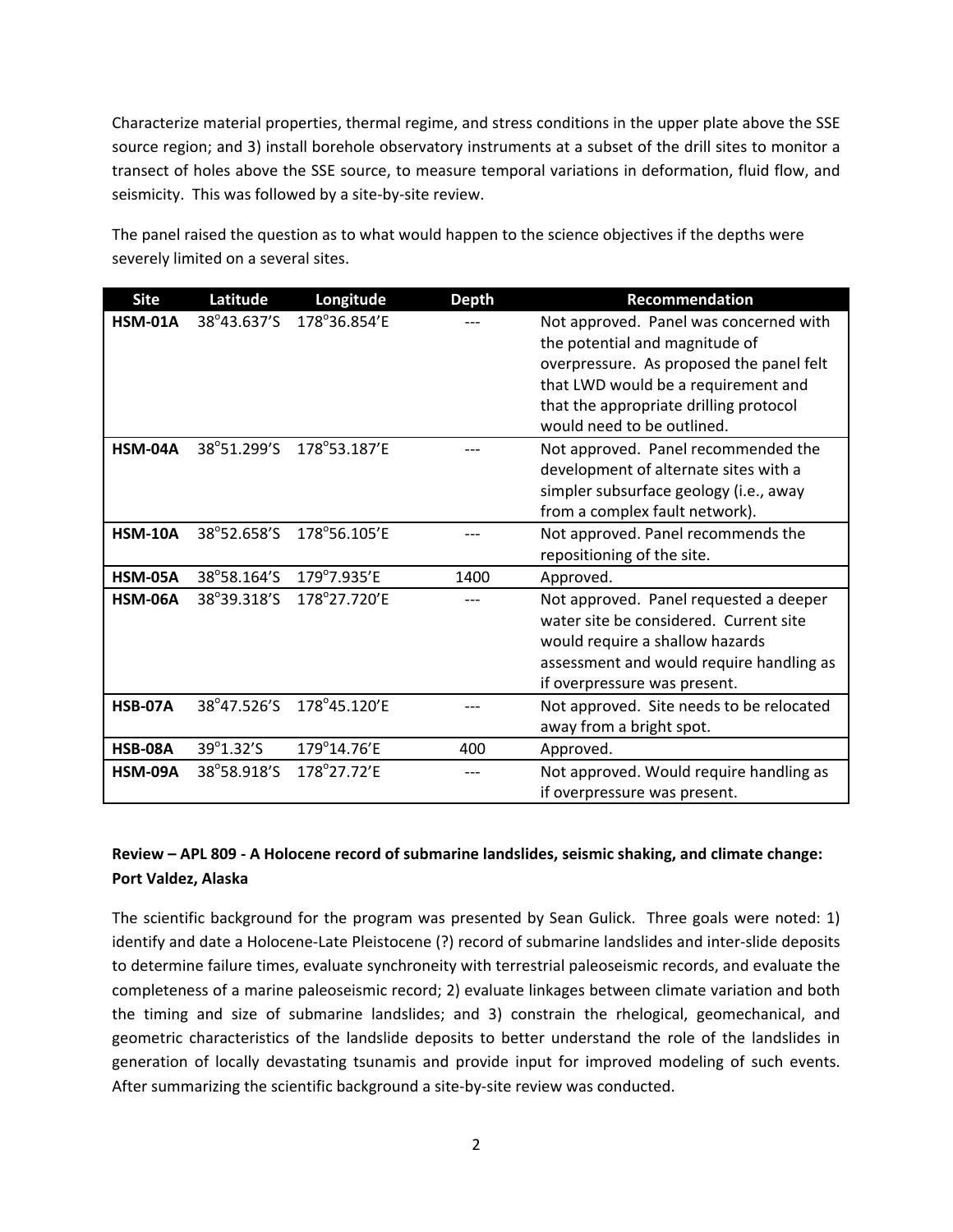| Site   | Latitude            | Longitude            | Depth       | Recommendation      |
|--------|---------------------|----------------------|-------------|---------------------|
| VAL-1A | $61.1147^{\circ}$ N | $146.4419^{\circ}$ W | To basement | Approve             |
| VAL-2A | $61.1124^{\circ}$ N | 146.4608°W           | To basement | Approve (alternate) |
| VAL-3A | $61.0967^{\circ}N$  | 146.5547°W           | To basement | Approve             |

#### Review – Expedition 350 (Proposal 697) - Izu-Bonin-Mariana Rear Arc (IBM-3)

Yoshihko Tamura presented the scientific goals and justification for the program. The proposal aims to develop a comprehensive understanding of intra-oceanic arc evolution and continental crust formation through drilling in the Izu-Bonin-Mariana (IBM) rear arc. This drilling will be a significant complement to the studies that have been done in the IBM frontal-arc, thereby allowing one to reach a comprehensive understanding of the magmatic evolution of Izu-Bonin arc system. This overview was followed by a siteby-site review.

| <b>Site</b>   | Latitude                            | Longitude     | Depth (m) | <b>Recommendation</b> |
|---------------|-------------------------------------|---------------|-----------|-----------------------|
|               | <b>IBM-3C</b> $31^{\circ}47.3874'N$ | 139°01.5786′E | 2100      | Approve               |
|               | <b>IBM-3D</b> 31.8020470°N          | 139.0138310°E | 2100      | Approve (alternate)   |
| <b>IBM-3E</b> | 31.7914910°N                        | 138.9982780°F | 2100      | Approve (alternate)   |

*EPSP has requested that the proponents and/or confirm the positions of submarine cables prior to the start of the leg and submit alternate sites for approval if there are positioning issues.*

#### **Review'– Expedition'351 ? Izu?Bonin?Mariana'Arc'Origins'(IBM?1)**

Yoshihko Tamura presented the scientific goals and justification for the expedition. The drilling aims to: 1) determine the lithology and composition of Layer 2 of the oceanic crustal basement on which the Izu-Bonin-Mariana (IBM) arc was initiated; and 2) determine the nature of the petrological and geochemical evolution of the first 30 million years of Arc history from the pyroclastic record of Layer 1.

| Site   | Latitude         | Longitude                | Depth | <b>Recommendation</b> |
|--------|------------------|--------------------------|-------|-----------------------|
| IBM-1  | $27.3^{\circ}$ N | 134.3°E                  | 1600  | Approve               |
| IBM-1A | 27.469769°N      | 134.28768 <sup>°</sup> E | 1600  | Approve (alternate)   |
| IBM-1B | 27.459276°N      | 134.508459°E             | 1600  | Approve (alternate)   |

*Proponents need to reconfirm the latitude/longitude of IBM-1 multiple positions appear in the* various documents and they are consistent with the map provided.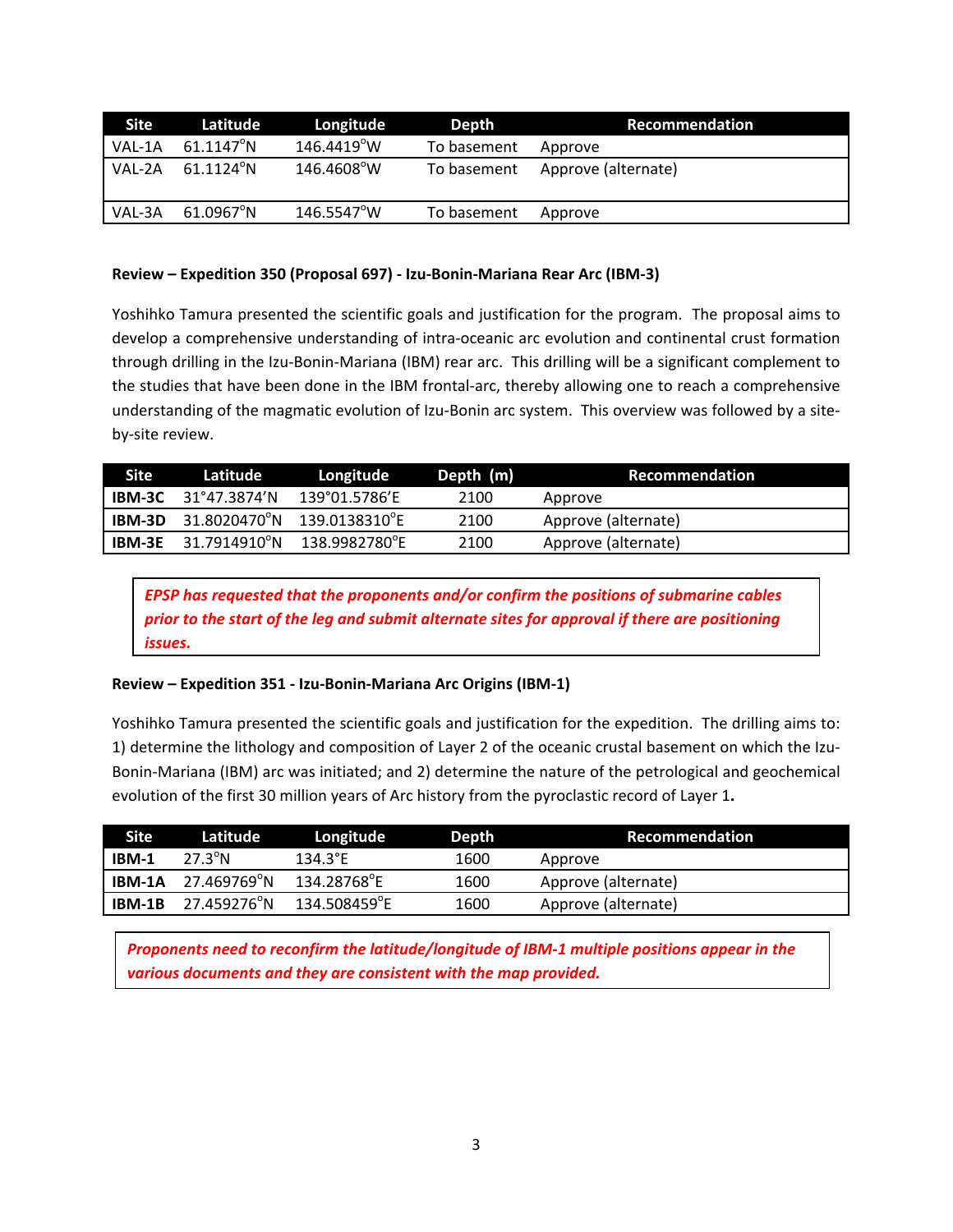#### Review – Proposal IBM-4 Geotechnical hole

This was a request for a geotechnical hole in preparation for the drilling of deep hole by *Chikyu*. This was presented as a redrill of Site 792.

| <b>Site</b> | Latitude   | Longitude   | <b>Depth</b> | Recommendation                                                                                                                                                                                                                                 |
|-------------|------------|-------------|--------------|------------------------------------------------------------------------------------------------------------------------------------------------------------------------------------------------------------------------------------------------|
| IBM-4       | 32°24.00'N | 140°23.00'E | $---$        | Following the original approval of this site<br>additional information was brought<br>forward to the panel concerning the<br>position of a submarine cable. Permission<br>was withdrawn and an alternate location<br>was brought to the panel. |

### Review – Proposal 735CPP – Opening of the South China Sea and its implications for Southeast Asian tectonics, climates, and deep mantle processes since the Late Mesozoic

Chun-Feng Li presented to scientific goals of the program: 1) Cenozoic mechanisms, timings, sequences, and affiliations of seafloor spreading; 2) oceanic crustal accretion and mantle evolution; 3) paleoceanographic and sedimentary responses to tectonic evolution of the South China Sea; and 4) Late Mesozoic and Early Cenozoic pre-rifting tectonic transitions and driving forces leading to continental margin break-up and seafloor spreading. This was followed by a site-by-site review.

Based on discussion the panel is recommending the following drilling order SCS-3G (relocated SCS-3B) followed by SCS-6A followed by SCS-4B and then SCS-2C. Alternates may be substituted but the panel requires that a successful drilling of a Site SCS-3 hole be completed and seismically tied to the Site SCS-6 location prior to the drilling of the SCS-6 location.

| <b>Site</b> | Latitude               | Longitude             | <b>Depth</b>                  | <b>Recommendation</b>                                                                                                                                                                                                                                                                                            |
|-------------|------------------------|-----------------------|-------------------------------|------------------------------------------------------------------------------------------------------------------------------------------------------------------------------------------------------------------------------------------------------------------------------------------------------------------|
| SCS-6A      | $18^{\circ} 21.117' N$ | $116^{\circ}$ 23.45'E | <b>Basement</b><br>plus 100 m | Approve. Drilling plan (washing down to<br>900 meters without coring) is contingent<br>upon the completion and submittal to<br>EPSP of a seismic fence diagram<br>successfully tying the drilling sites to<br>SCS-3, which would be drilled first, and<br>that drilling at SCS-3 is incident free.               |
| SCS-6B      | $18^{\circ}$ 20.167'N  | $116^{\circ}$ 42.28'E | <b>Basement</b><br>plus 100 m | Approve. Drilling plan (washing down to<br>900 meters without coring) is contingent<br>upon the completion and submittal to<br>EPSP of a seismic fence diagram<br>successfully tying the drilling sites to<br>SCS-3 localities, which would be drilled<br>first, and that drilling at SCS-3 is incident<br>free. |
| SCS-6C      | 18°33.384'N            | 116° 36.576'E         | 110 m                         | Approve                                                                                                                                                                                                                                                                                                          |
| SCS-3B      | $15^{\circ}$ 23.214'N  | 116°59.976'E          |                               | Not approved – Relocated to SCS-3G                                                                                                                                                                                                                                                                               |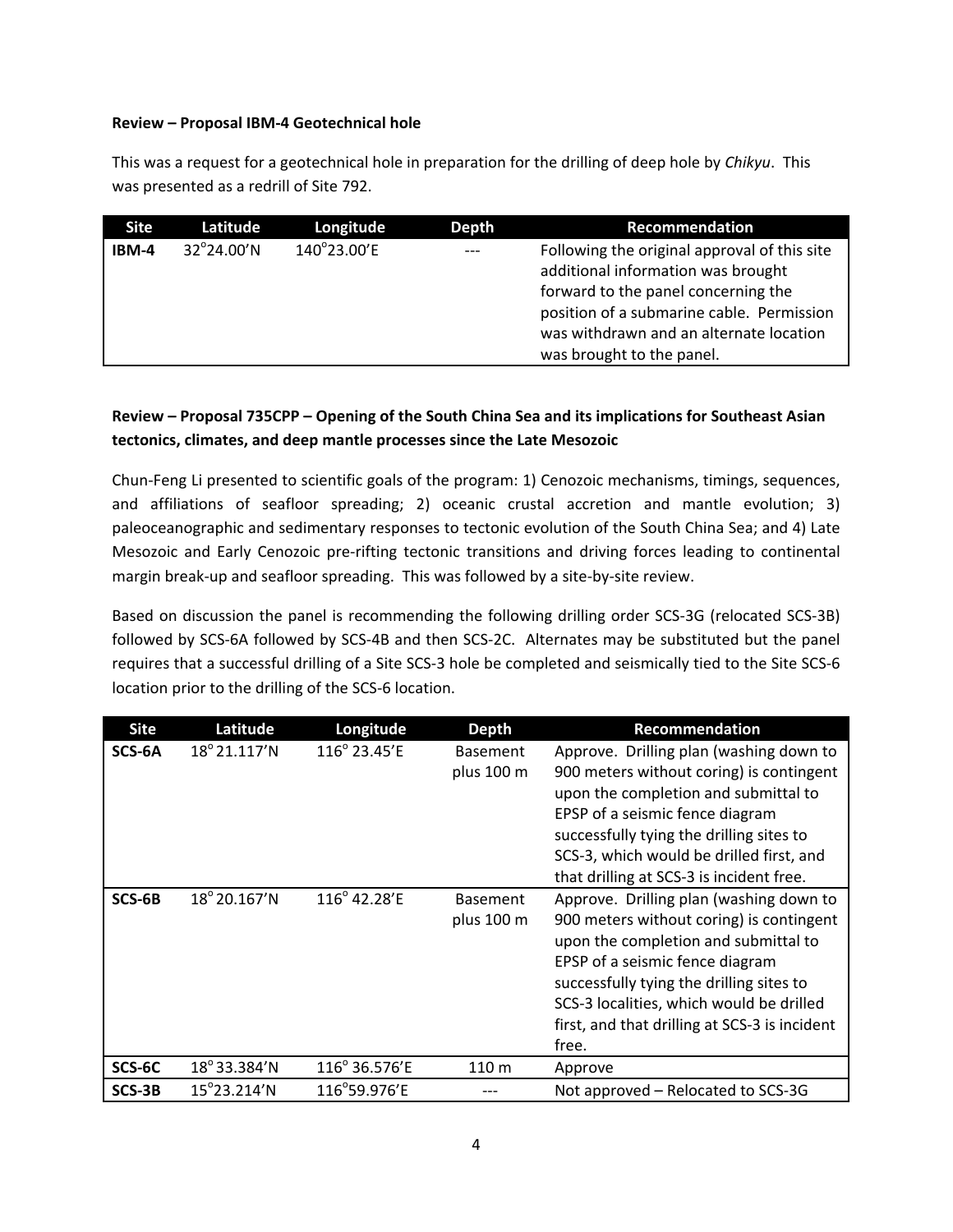| SCS-3C | $14^{\circ}$ 26.766'N           | 116°48.618'E                    |                                   | Not approved – Relocated to SCS-3H<br>(alternate)                    |
|--------|---------------------------------|---------------------------------|-----------------------------------|----------------------------------------------------------------------|
| SCS-3D | $14^{\circ}39.168'$ N           | 116°59.988'E                    |                                   | Not approved – Relocated to SCS-31<br>(alternate)                    |
| SCS-3E | 14°50.202'N                     | 117°19.956'E                    | To basement<br>plus 100<br>meters | Approve (alternate)                                                  |
| SCS-3F | 14°50.195'N                     | 117°10.08'E                     | To basement<br>plus 100<br>meters | Approve (alternate)                                                  |
| SCS-3G | To be provided<br>by proponents | To be provided<br>by proponents | To basement<br>plus 100<br>meters | Approve at CDP trace number 59300 on<br>line 973SCS1001e (alternate) |
| SCS-3H | To be provided<br>by proponents | To be provided<br>by proponents | To basement<br>plus 100<br>meters | Approve at CDP trace number 15625 on<br>line BGR081123 (alternate)   |
| SCS-31 | To be provided<br>by proponents | To be provided<br>by proponents | To basement<br>plus 100<br>meters | Approve at CDP trace number 6550 on<br>line 973SCS1001e (alternate)  |

**Meeting recessed 17:10** 

## Meeting reconvened 8:30 April 9, 2013

| <b>Site</b> | Latitude            | Longitude    | <b>Depth</b>                          | Recommendation      |
|-------------|---------------------|--------------|---------------------------------------|---------------------|
| SCS-4B      | 12°55.137'N         | 115°2.8326'E | <b>Basement</b><br>plus 100<br>meters | Approve             |
| SCS-4C      | 12°59.033'N         | 115°9.40'E   | <b>Basement</b><br>plus 100<br>meters | Approve (alternate) |
| SCS-4D      | 12°59.994'N         | 115°0.744'E  | <b>Basement</b><br>plus 100<br>meters | Approve (alternate) |
| SCS-4E      | 13°11.508'N         | 114°55.398'E | <b>Basement</b><br>plus 100<br>meters | Approve (alternate) |
| SCS-4F      | 13°33.606'N         | 114°36.414'E | <b>Basement</b><br>plus 100<br>meters | Approve (alternate) |
| SCS-2C      | 17°20.472'N         | 116°47.802'E | <b>Basement</b><br>plus 100<br>meters | Approve             |
| SCS-2D      | 17°20.652'N         | 116°38.718'E | <b>Basement</b><br>plus 100<br>meters | Approve             |
| SCS-1C      | $21^{\circ}0.15'$ N | 119°47.10'E  | <b>Basement</b><br>plus 100           | Approve             |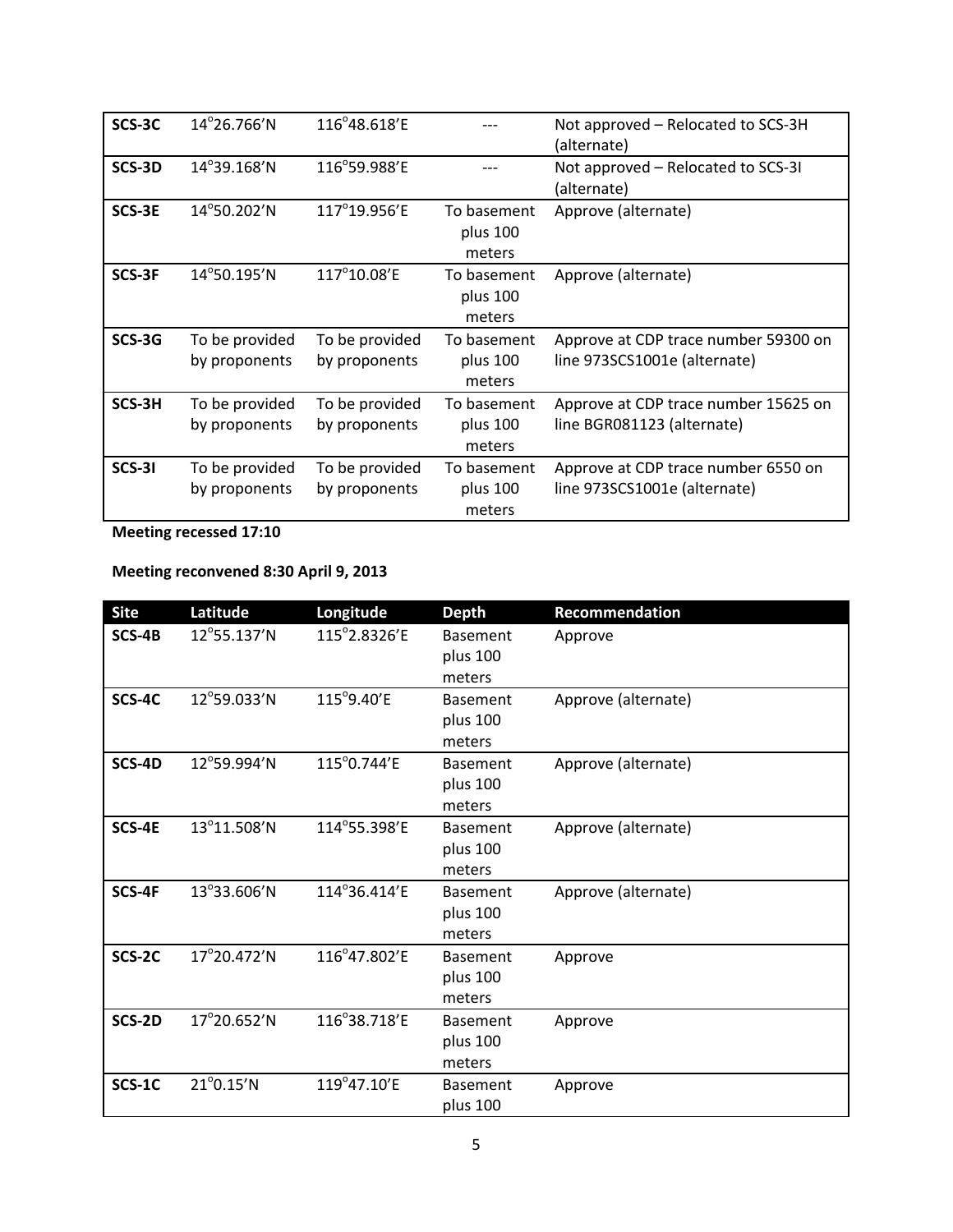meters

*The\$proponents\$are\$required\$to\$submit\$the\$following\$to\$the\$panel\$for\$review: 1:seismic\$fence\$* diagram successfully tying the sites SCS6a/6B to SCS-3 localities; and 2-Site summary sheets including latitude/longitude for SCS-3G, SCS-3H and SCS-3I.

## Review – Proposal 672 – Paleoenvironmental evolution of the Baltic Sea basin through the last glacial **cycle.**

Thomas Andrén presented a summary of the scientific objectives of the proposed drilling: 1) the examination of a high resolution climatic record to aid in the understanding of the transitions between glacial and inter-glacial periods; 2) the internal complexities of the last glacial period; an examination of deglacial forcing mechanisms; and 3) an examination of responses of the deep biosphere to changes between glacial and interglacial periods. This was followed by a site-by-site review presented by Volkhard Speiss. It was noted that as a result of the shallow depths no gas accumulations are present and that much of the gas in consumed rather than concentrated.

| <b>Site</b>   | Latitude    | Longitude                    | <b>Depth</b> | <b>Recommendations</b>                        |
|---------------|-------------|------------------------------|--------------|-----------------------------------------------|
| <b>BSB-11</b> | 62°57.35'N  | $17^{\circ}47.70^{\prime}$ E | To bedrock   | Approve                                       |
| <b>BSB-10</b> | 62°46.70'N  | 17°02.95'E                   | To bedrock   | Approve                                       |
| <b>BSB-9</b>  | 58°37.34'N  | 18°15.25'E                   | 160 m        | Approve                                       |
| <b>BSB-5B</b> | 55°43.273'N | 15°13.585'E                  | To Mesozoic  | Approve                                       |
|               |             |                              | bedrock      |                                               |
| <b>BSB-6B</b> | 55°41.517'N | $15^{\circ}32.348'E$         | To Mesozoic  | Approve                                       |
|               |             |                              | basement     |                                               |
| <b>BSB-7C</b> | 55°28.094'N | $15^{\circ}28.631'E$         | To bedrock   | Approve                                       |
| <b>BSB-7D</b> | 55°27.769'N | 15°29.556'E                  | To bedrock   | Approve                                       |
| (alternate)   |             |                              |              |                                               |
| <b>BSB-4B</b> | 55°08.141'N | 09°48.030'E                  | To bedrock   | Approve                                       |
| <b>BSB-3B</b> | 55°00.295'N | $10^{\circ}$ 06.491'E        | To bedrock   | Approve - Panel request that real-time        |
|               |             |                              |              | monitoring of the surface (visual and or      |
|               |             |                              |              | sonar) be conducted during drilling to        |
|               |             |                              |              | assess when there is gas release and that     |
|               |             |                              |              | drilling be terminated if there is discharge. |

## Review – Proposal 605 – Onset and evolution of millennial-scale variability of Asian monsoon and its possible relation with Himalaya and Tibetan Plateau uplift.

Mitch Malone presented a request for deeper penetrations for Site 605B. The increase in depth was to accommodate logging tools. In addition an additional site was proposed. The proposal as aim at: 1) establishing the onset of timing and to reconstruct the evolution process of orbital and millennial-scale variabilities of East Asian monsoons, reconstruct their spatial patterns, and examine their interrelationships; and 2) reconstruct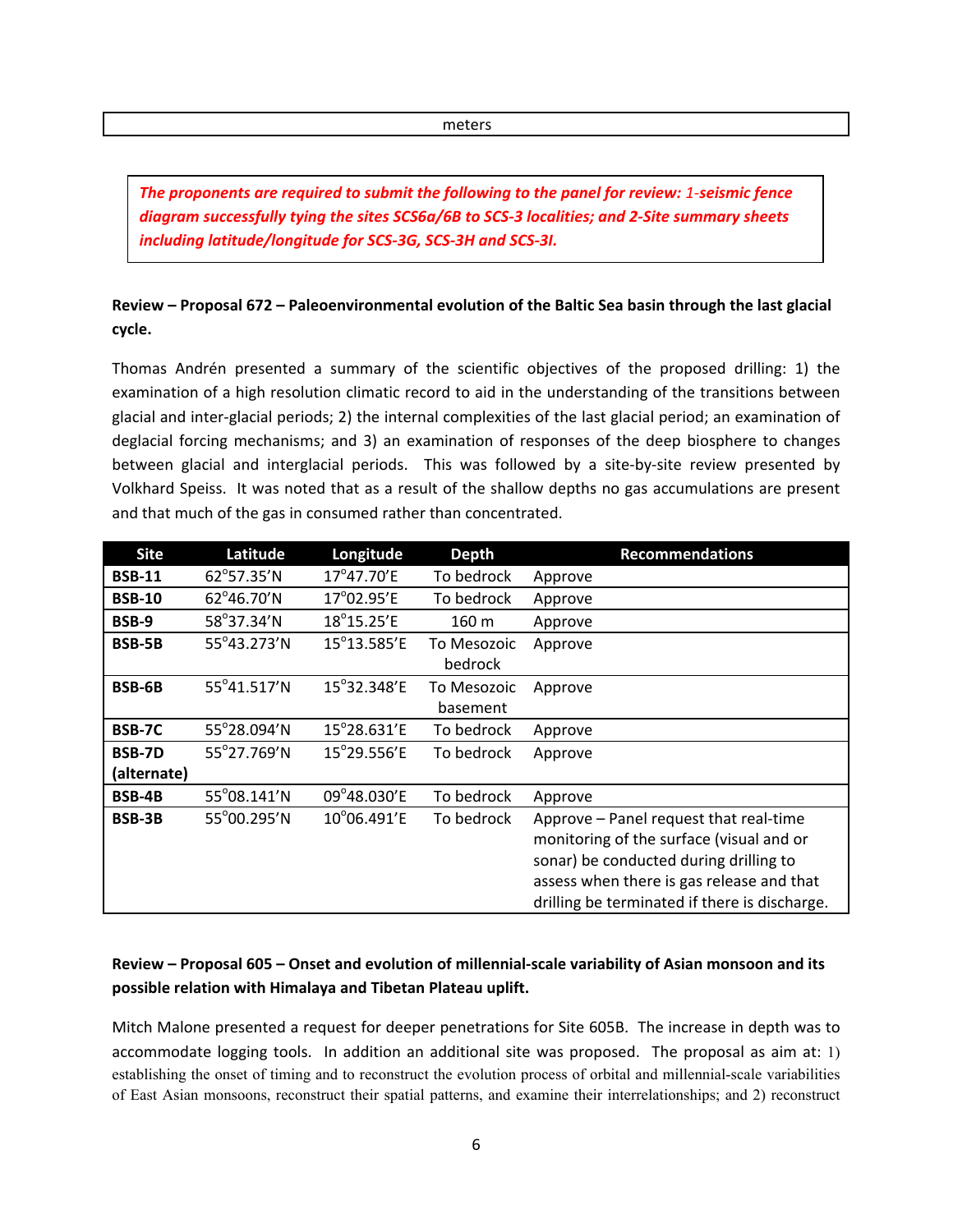orbital- and millennial-scale changes in surface- and deep-water circulations in the Japan Sea, and examine their relation with variabilities of East Asian monsoon and glacio-eustatic sea level changes.

| New Site | Old Site      | Latitude    | Longitude    | Depth (m) | Recommendations                |
|----------|---------------|-------------|--------------|-----------|--------------------------------|
| $YB-1$   | <b>JS-10B</b> | 35° 57.92'N | 134° 26.06'E | 550       | Approve                        |
| $YB-2$   | JS-1 (798)    | 37° 02.00'N | 134° 48.00'E | 450       | Approve                        |
| $YB-3$   | JS-9 (797)    | 38° 37.00'N | 134° 32.00'E | 250       | Approve                        |
| $YR-1$   | $JS-3B$       | 39° 29.44'N | 134° 26.55'E | 500       | Approve                        |
| $JB-1$   | $JS-7B$       | 40° 11.40'N | 138° 13.90'E | 200       | Approve                        |
|          | (794)         |             |              |           |                                |
| $JB-3$   | $JS-5B$       | 43° 45.99'N | 138° 49.99'E | 250       | Approve                        |
| $UB-1$   | JS-11C        | 37° 54.16'N | 131° 32.25'E | 355       | Approve                        |
| ECS-1B   |               | 31° 40.64'N | 129° 02.00'E | 850       | Approve                        |
| ECS-1A   |               | 31° 38.30'N | 128° 56.60'E | $---$     | Not approved                   |
| ECS-1C   |               |             |              |           | EPSP proposed a new location   |
|          |               |             |              |           | located at the crossing of     |
|          |               |             |              |           | KY07-04 Line 1 and KY07-04     |
|          |               |             |              |           | Line 7. Proponents will need   |
|          |               |             |              |           | to provide to the panel for    |
|          |               |             |              |           | electronic review              |
|          |               |             |              |           | latitude/longitude, revised    |
|          |               |             |              |           | depth of penetration, displays |
|          |               |             |              |           | of the two seismic lines       |
|          |               |             |              |           | (annotated and not             |
|          |               |             |              |           | annotated), safety sheets, and |
|          |               |             |              |           | the distance to nearest        |
|          |               |             |              |           | submarine cable.               |

*Proponents are requested to consider an alternate site for ECS-1A. EPSP has provided a* specific recommendation. With receipt of the requested material the panel review and make *a\$determination.*

#### **Review of SCIMPI Sea Trials, Cascadia Margin**

Mitch Malone presented three engineering test sites for SCIMPI (Simple Cabled Instrument for Measuring Parameters In-Situ. These sites represent reoccupation of Cascadia locations.

| Site !       | Latitude      | Longitude    | Depth (m) | <b>Recommendations</b> |
|--------------|---------------|--------------|-----------|------------------------|
| CAS05-CORK   | 48° 40.1797   | 126° 50.8502 | 300       | Approve                |
| CAS10-SCIMPI | 48° 40.095425 | 126°51.01308 | 300       | Approve (alternate)    |
| CAS11-SCIMPI | 48° 41.99699  | 126°52.0543  | 300       | Approve (alternate)    |

#### Review - Proposal IBM-4